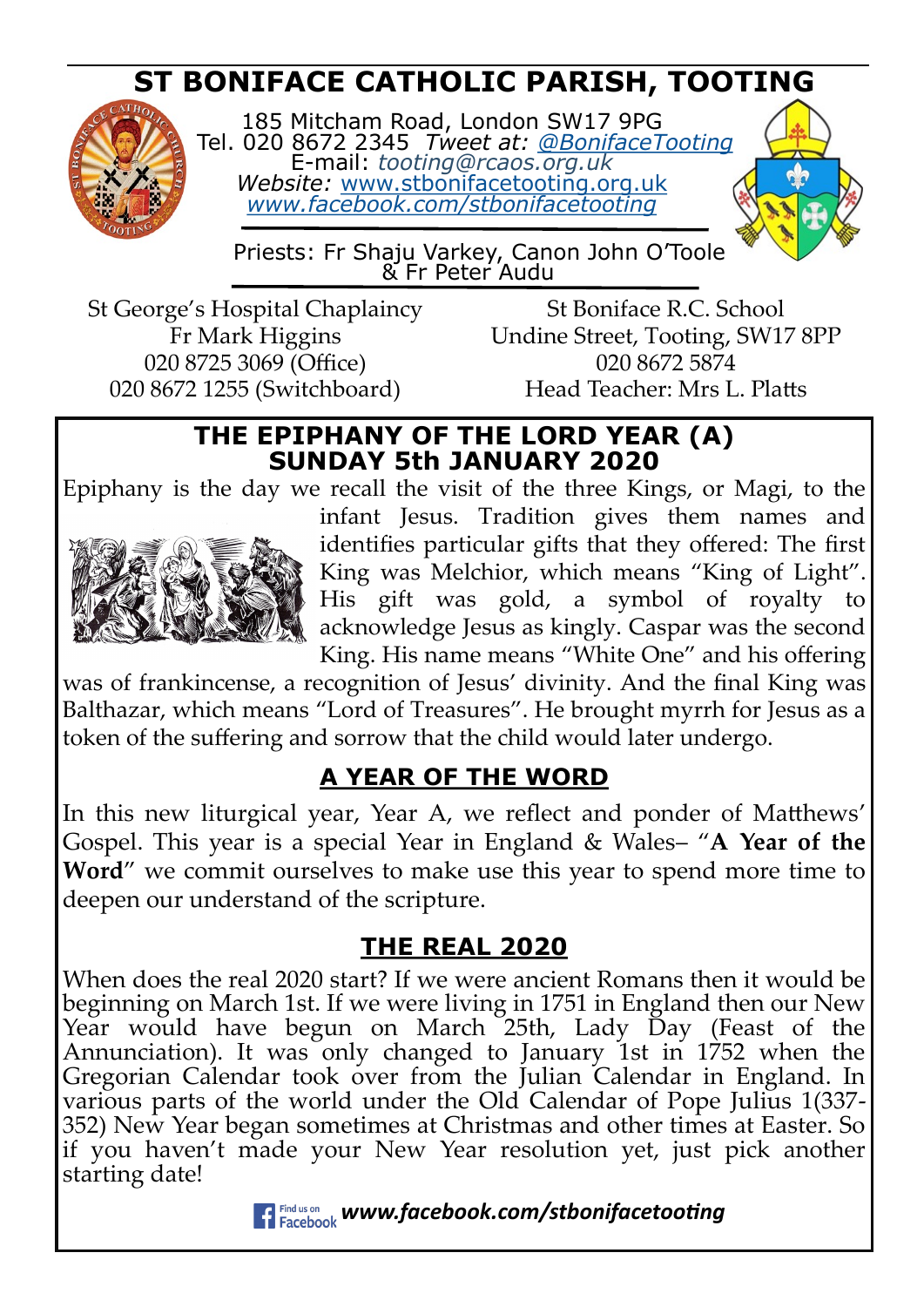#### **ENTRANCE ANTIPHON**

*Behold, the Lord, the Mighty One, has come; and kingship is in his grasp, and power and dominion.* 

#### **LITURGY OF THE WORD**

### **FIRST READING**

*A reading from the* Prophet Isaiah 60:1-6

Arise, shine out, Jerusalem, for your light has come, the glory of the Lord is rising on you, though night still covers the earth and darkness the peoples. Above you the Lord now rises and above you his glory appears. The nations come to your light and kings to your dawning brightness. Lift up your eyes and look round: all are assembling and coming towards you, your sons from far away and your daughters being tenderly carried. At this sight you will grow radiant, your heart throbbing and full; since the riches of the sea will flow to you, the wealth of the nations come to you; camels in throngs will cover you, and dromedaries of Midian and Ephah; everyone in Sheba will come, bringing gold and incense and singing the praise of the Lord.

The word of the Lord. R. Thanks be to God.

The word of the Lord. *R***. Thanks be to God**



*RESPONSORIAL PSALM Psalm 71(72):1-2,7-8,10-13*

*R. All nations shall fall prostrate before you, O Lord!*

O God, give your judgement to the king, to a king's son your justice, that he may judge your people in justice and your poor in right judgement. **R**

In his days justice shall flourish and peace till the moon fails. He shall rule from sea to sea, from the Great River to earth's bounds**. R**

The kings of Tarshish and the sea coasts shall pay him tribute. The kings of Sheba and Seba shall bring him gifts. Before him all kings shall fall prostrate, all nations shall serve him. R

For he shall save the poor when they cry and the needy who are helpless. He will have pity on the weak and save the lives of the poor. R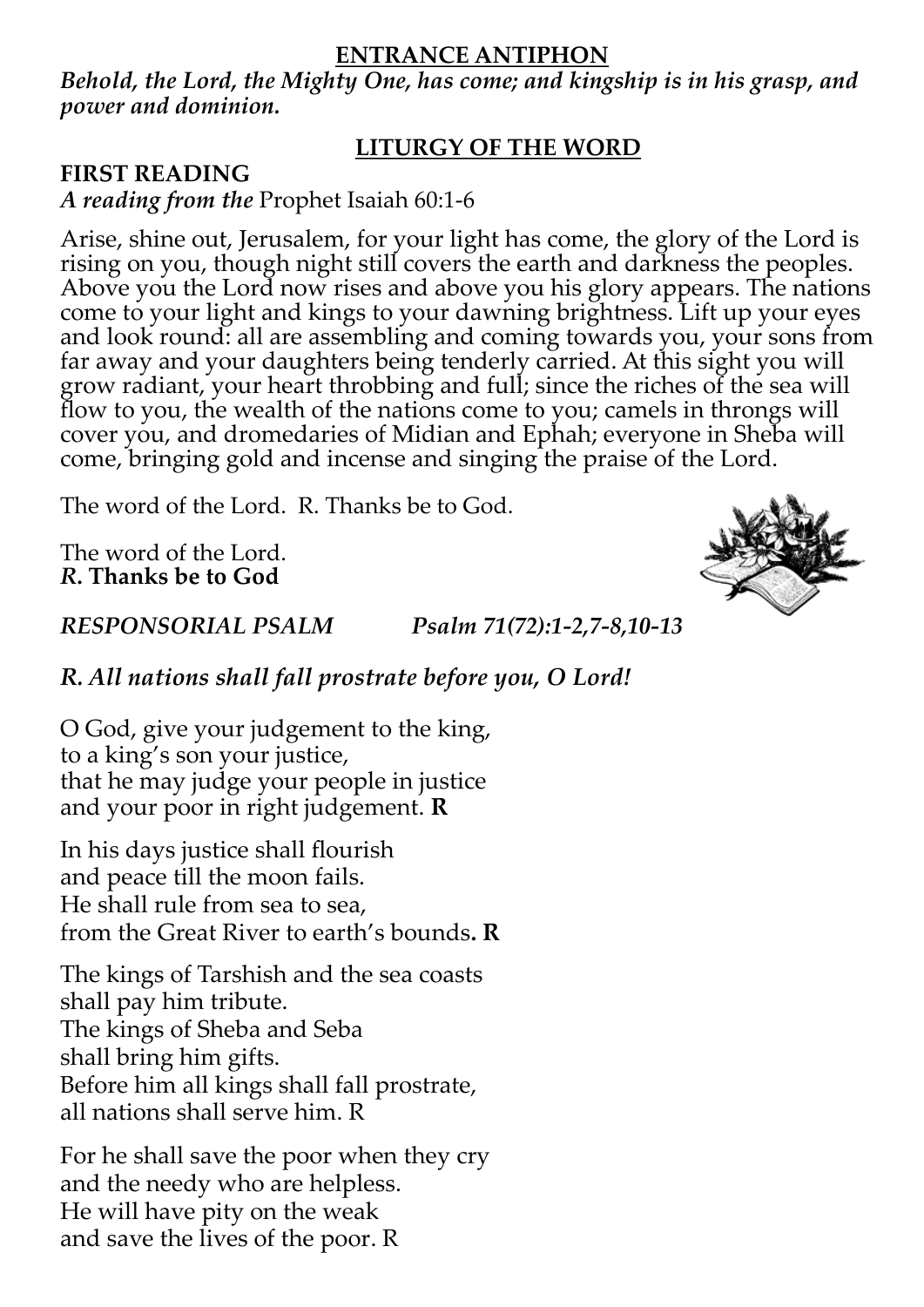#### **SECOND READING**

A Reading from the letter of St Paul to the Ephesians 3:2-3,5-6

You have probably heard how I have been entrusted by God with the grace he meant for you, and that it was by a revelation that I was given the knowledge of the mystery. This mystery that has now been revealed through the Spirit to his holy apostles and prophets was unknown to any men in past generations; it means that pagans now share the same inheritance, that they are parts of the same body, and that the same promise has been made to them, in Jesus Christ, through the gospel.

The word of the Lord. R. Thanks be to God.

### **Gospel Acclamation**

*Alleluia, alleluia!* We saw his star as it rose and have come to do the Lord homage. *Alleluia!*

### **GOSPEL**

A reading from the Holy Gospel according to Matthew 2:1-12

After Jesus had been born at Bethlehem in Judaea during the reign of King Herod, some wise men came to Jerusalem from the east. 'Where is the infant king of the Jews?' they asked. 'We saw his star as it rose and have come to do him homage.' When King Herod heard this he was perturbed, and so was the whole of Jerusalem. He called together all the chief priests and the scribes of the people, and enquired of them where the Christ was to be born. 'At Bethlehem in Judaea,' they told him 'for this is what the prophet wrote: And you, Bethlehem, in the land of Judah, you are by no means least among the leaders of Judah, for out of you will come a leader who will shepherd my people Israel.' Then Herod summoned the wise men to see him privately. He asked them the exact date on which the star had appeared, and sent them on to Bethlehem. 'Go and find out all about the child,' he said 'and when you have found him, let me know, so that I too may go and do him homage.' Having listened to what the king had to say, they set out. And there in front of them was the star they had seen rising; it went forward, and halted over the place where the child was. The sight of the star filled them with delight, and going into the house they saw the child with his mother Mary, and falling to their knees they did him homage. Then, opening their treasures, they offered him gifts of gold and frankincense and myrrh. But they were warned in a dream not to go back to Herod, and returned to their own country by a different way.

The Gospel of the Lord. R. Praise to you, Lord Jesus Christ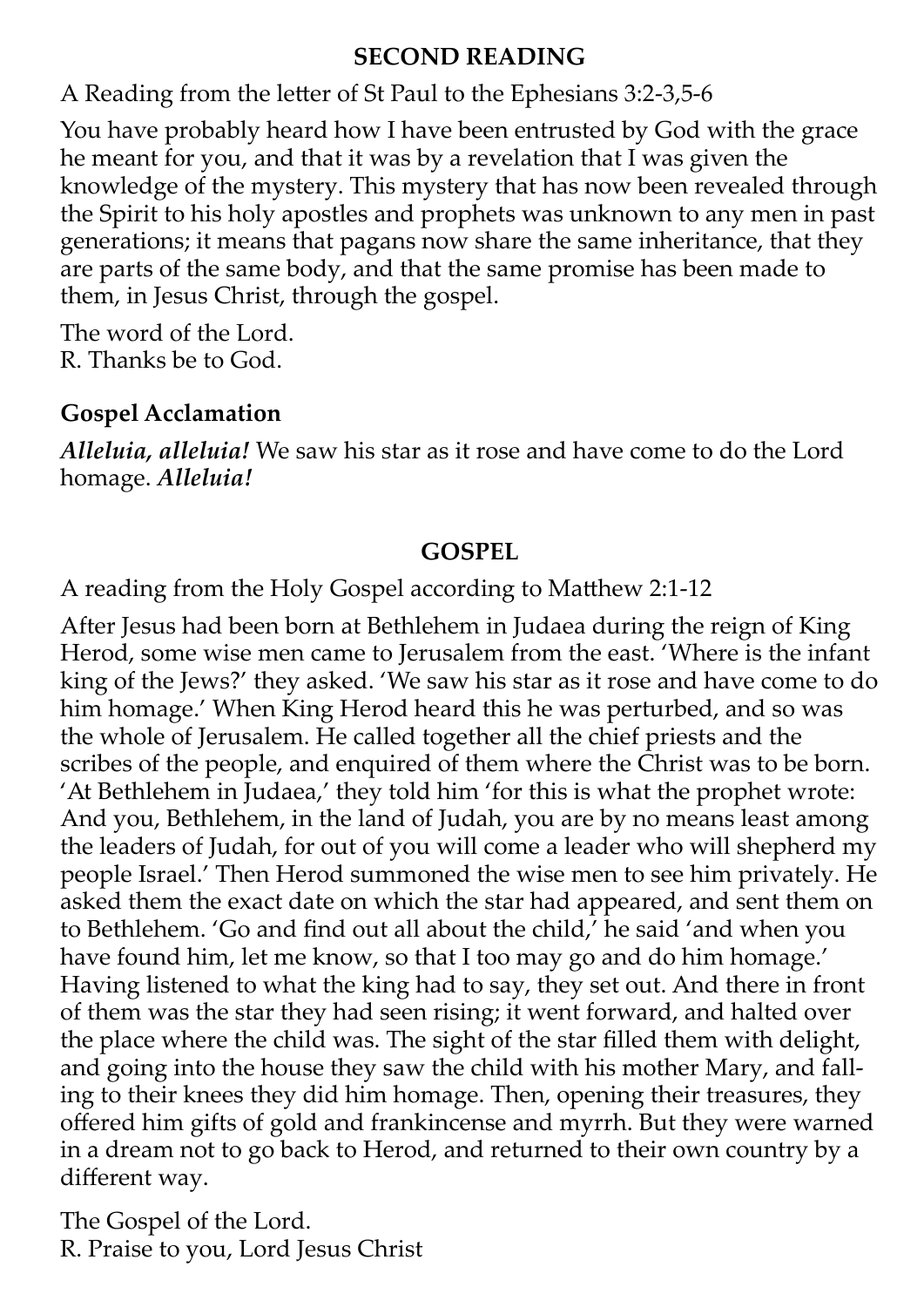#### **THE NICENE CREED**

**I believe in one God, the Father almighty, maker of heaven and earth, of all things visible and invisible.**

**I believe in one Lord Jesus Christ, the Only Begotten Son of God, born of the Father before all ages. God from God, Light from Light, true God from true God, begotten, not made, consubstantial with the Father; Through him all things were made. For us men and for our salvation he came down from heaven, and by the Holy Spirit (all bow)** *was incarnate of the Virgin Mary, and became man.* 

**For our sake he was crucified under Pontius Pilate, he suffered death and was buried, and rose again on the third day in accordance with the Scriptures. He ascended into heaven and is seated at the right hand of the Father. He will come again in glory to judge the living and the dead and his kingdom will have no end. I believe in the Holy Spirit, the Lord, the giver of life, who proceeds from the Father and the Son, who with the Father and the Son is adored and glorified, who has spoken through the prophets.** 

**I believe in one, holy, catholic, and apostolic Church. I confess one baptism for the forgiveness of sins and I look forward to the resurrection of the dead and the life of the world to come. Amen.** 

## **THE LITURGY OF THE EUCHARIST**

#### **Pray brothers and sisters that my sacrifice and yours may be acceptable to God, the Almighty Father.**

*May the Lord accept the sacrifice at your hands for the praise and glory of his name, for our good and the good of all his holy Church.*

## **SANCTUS:**

*Holy, Holy, Holy Lord God of hosts. Heaven and earth are full of your glory. Hosanna in the highest. Blessed is he who comes in the name of the Lord. Hosanna in the highest.* 

### **THE MYSTERY OF FAITH.**

*We proclaim your Death, O Lord, and profess your Resurrection, until you come again.* 

# **COMMUNION RITE**

Deliver us, Lord, we pray… *For the kingdom, the power and the glory are yours now and for ever*

## **Behold the Lamb of God…**

*Lord, I am not worthy that you should enter under my roof, but only say the word and my soul shall be healed.*

## **COMMUNION ANTIPHON**

*We have see his star in the East, and have come with gifts to adore the Lord.*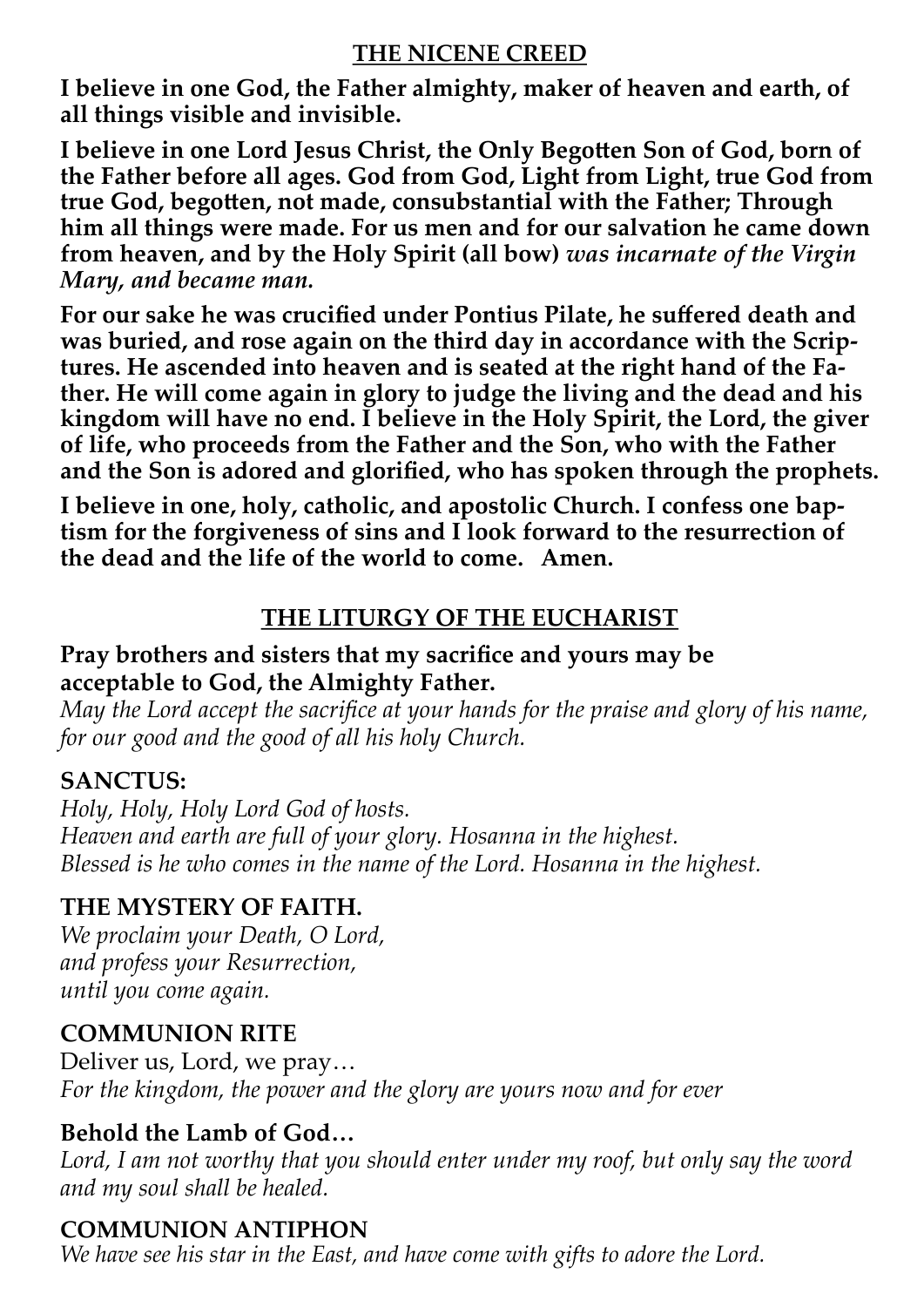# **PARISH INFORMATION, FAITH NEWS & MISSION**

# **NEW YEAR THANKSGIVING SERVICE & MASS**

Thank you to each one of you for coming together for Thanksgiving and New Year celebrations. Great to see so many of us were able to attend. Well done!



The next one will be **SATUR-DAY 11th JANUARY** starting at **9.15am** with MORNING PRAY-



ER, adoration, devotions, talk, confessions, and a **SPECIAL MASS at 11am** followed by anointing of the sick and prayer over people. It is a wonderful opportunity to spend time in prayer and reflection. If you know anyone who is ill in your family or among friends please bring them with you.

# **BIBLE STUDY**

*Next one is on Monday 6th January at 7pm in the Function Suite.*

# **MASS ATTENDANCE CARD**

Now onwards the parents of the children who are seeking school admission in Catholic School and also First Holy Communion & Confirmation should fill in a Mass attendance card which will be available from priests after weekend Masses. Many thanks

# **RECEPTION OF HOLY COMMUNION**

Please receive the blessed sacrament with reverence and consume the body of Christ before you walk away from communion place.

#### **ALTAR SERVERS, CHILDREN'S CHOIR & THEIR FAMILIES MASS**

A big thank to all who of you especially all those who helped in setting up the hall and cooking.

# **FIRST FIVE SATURDAYS DEVOTIONS**

Next one is on Saturday 1st February beginning with Adoration at 8.45am followed by morning prayers, Mass at 9.30am, Novena and Rosary. You all are invited

### **50+ CLUB, CHARISMATIC PRAYER GROUP, PADRE PIO GROUP and ROSARY GROUP**

will resume this week after Christmas holidays.

If we meet no gods, it is because we harbour none. If there is grandeur in you, you will find grandeur in porters and sweeps -Ralph Waldo Emerson.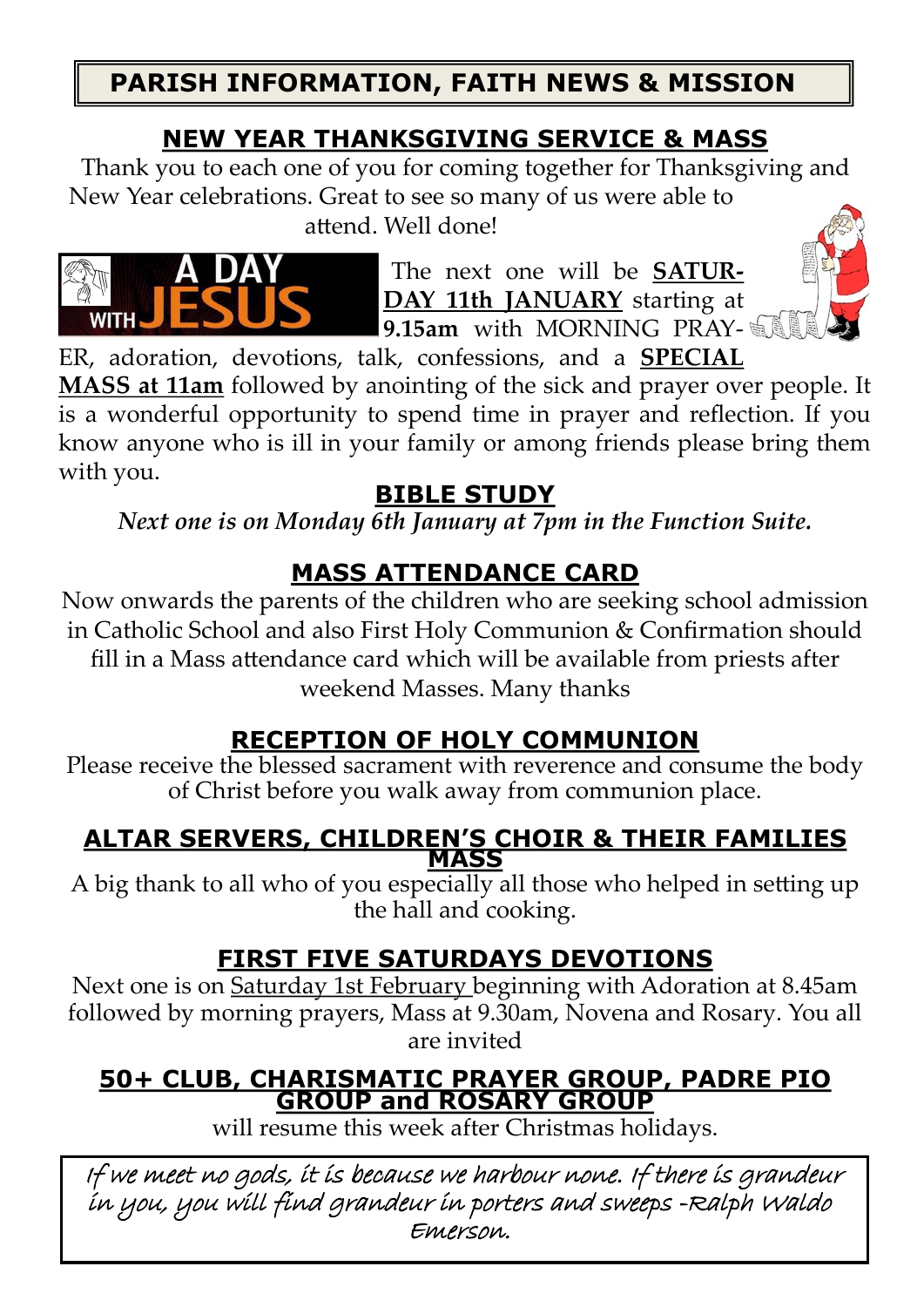# **HAPPY BIRTHDAY**

This Sunday, **5th January, is Fr Pater's Birthday**. We wish him a very happy Birthday. Please join the parish as he will cut the birth day cake in the hall after **12:00 Mass this Sunday.** 

# **HELP NEEDED**

Please come and help the parish to take down Christmas decoration on *Wednesday 8th January after 6.30pm Mass*. Many thanks.

# **EUCHARISTIC MINISTERS & READERS**

Thank you to all of you who serve our parish as readers & Eucharistic ministers. Please follow the Rota. Normally, two weeks Rota is given in the newsletter and please take note of the date and time of your duty.

# **INFANTS BAPTISM**

Any parents who wish to baptise their children should register in the parish and attend the Mass regularly for at least six months. Those who moved recently to the parish should get evidence of the catholic practice. Fr Shaju will be happy to talk to you during Parish Open house if you have any queries.

### **NEXT BAPTISM PROGRAMME**

**On Monday 27th January at 7.30pm**

## **LITURGY FOR CHILDREN**

At the beginning of **10:30am mass on Sunday, all children 5-10 years** are requested to come forward towards the Sanctuary to join for the liturgy procession. Catechists will lead them out to the Parish Meeting Room. *Resume on 5th January after Christmas Break.*

# **RCIA AND ADULT CONFIRMATION**

The next Session is on **Monday 13th January at 7.15pm in the Parish Meeting Room (in the Presbytery).**

## **FIRST HOLY COMMUNION PROGRAMME**

Parents meeting on *9th January 2020 at 7.15pm* in the Function Suite.

## **CONFIRMATION PROGRAMME**

**Parents meeting on Friday 10th January at 7pm in the Function Suite.** 

## **FOOD BANK**

The box for Food Bank contributions is in the Coffee Shop. *For all those who are celebrating their birthday this week the Parish wishes* 

We remember in our prayers those who died recently especially Maria El-Habash and Michael Monohan.

*you a Happy Birthday and we join you to give thanks to God for the wonderful gift of life to you & you a special gift to us. The Parish also wishes every blessing to all the couples who are celebrating their wedding anniversary this week.*

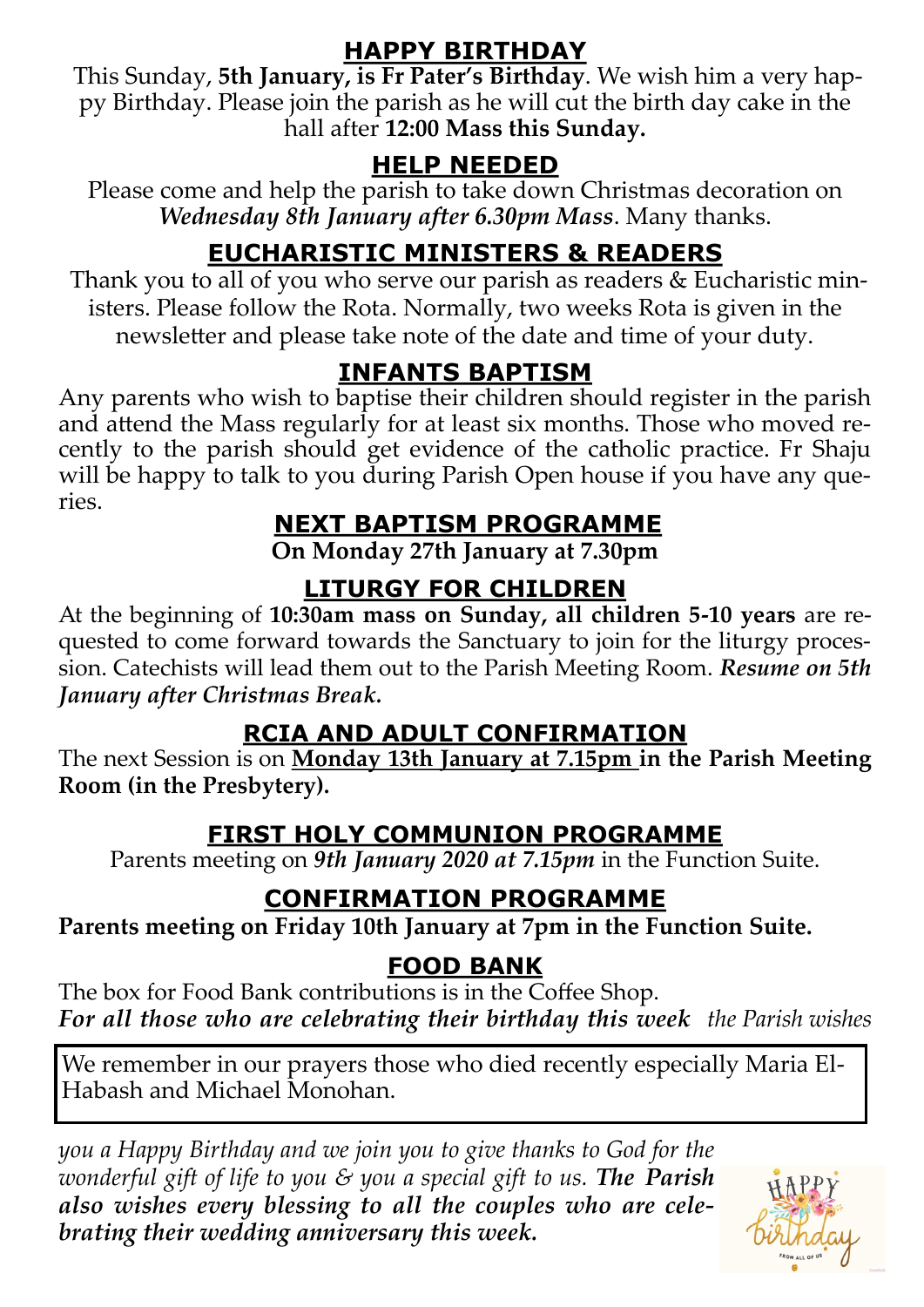**NEED TO SEE A PRIEST:** If you need to see a priest to sign a school supplementary form, discuss about baptism or wedding or a private matter, please come to the Parish Open House every Friday from 4pm– 6pm. No appointment needed

**HOSPITAL VISITS :** For any person admitted in St George's Hospital and who would like to see a priest, please contact Fr Mark Higgins, the hospital chaplain on 020 8725 3069. In an emergency, please ask the ward staff to contact the Catholic priest on call.

#### **PARISH PRAYER LIST Please remember in your prayers all those on our parish prayer list.**

**The Sick:** Rosario Alfonso, Rosalie Hickey, Anastatsia Ogbonna, Agnelo Fernades, Nilojan Mariyathas, Betty Joyce, Tony Hardy, Esther Daley, Norman Mendonca, Irene Mendonca, Julianna Hayfron, Nino Abel, Albert Folvi, Marciana Tangcay, Geoff Blwyddin Helena O'Connor, Pat Nolan, Norah Bolger, Anne Scanlon, Fortunata D'Souza, Nigel Searle, Gordon King, Maria Fatima, Fernando, Michael Andrade, Christina Grogan, Matilda Addison, Elizabeth Bosley, Janet Adams & Frances Brady

**Anniversaries**: Evelyn Daly, Jean Hunte, Mary Considine, James Gallagher, Rosalie Guiste, Enrico Stroffolino, Simon Ridge, Martin Luttrell, Francisco de los Arcos, Eileen Lambert, George Gibson, Agnes Mitchell, Maude McLoughlin, Roseleen Dunne, Elizabeth Walsh, Tamara Newhaver, Maria Street, Bridget O'Donnell, Jean Ramos, Joan Haakman, Bridgid Cremin, Desmond Morris, Anna Simpson, Rosie Fenech, Winston Devonish. *May they rest in peace – Amen.*

|                         | 4th & 5th January                                                  |                                     | 11th & 12th January                  |  |  |
|-------------------------|--------------------------------------------------------------------|-------------------------------------|--------------------------------------|--|--|
|                         | LITURGICAL READERS (please collect a copy of the rota)             |                                     |                                      |  |  |
|                         | Sat18.30   Matchel Bibat, Ethan Power                              |                                     | <u>Jim Russell, Doris Cubero</u>     |  |  |
| 09.00                   |                                                                    | Andrea Mango,<br>Remo Manoharadas   | eanet Leyton, Ansshakila Mano-       |  |  |
|                         |                                                                    |                                     | haradas                              |  |  |
| 10.30                   |                                                                    | Francis Ikpoh, Deuwayne Ikpoh       | Anastasia Ogbonna, Mary Sagoe        |  |  |
| 12.00                   |                                                                    | Sharon Wrightman,<br>Ronald Cabrera | Cecilia Francis, Finnuala Lynch      |  |  |
|                         |                                                                    |                                     |                                      |  |  |
| 18.30                   |                                                                    | Ivon Kandiah, James Short           | Susan Daniel, Sally Canizo           |  |  |
|                         | <b>EUCHARISTIC MINISTERS</b><br>please collect a copy of the rota) |                                     |                                      |  |  |
| <b>Sat18.30</b>         |                                                                    | Agnela Cabral, David Cabral, Ma-    | Ethna Power, Lucinda D'Souza,        |  |  |
|                         | nuel Cabral                                                        |                                     | Mathew D'Souza                       |  |  |
| 09.00                   | Valrose Hayes, Coralee Hilton, Eliz-                               |                                     | Mary Donoghue, Monique Sinfailam,    |  |  |
|                         | abeth Rodrigues                                                    |                                     | Pat Willis                           |  |  |
| 10.30                   |                                                                    | Edy Endoza, Virginia Francois,      | Carina Jualo, Isabella Mitchell      |  |  |
|                         |                                                                    | Damian P Keeling                    | Ana Maria Da Silva                   |  |  |
| 12.00                   | Rosemary John, Marjorie Smith,                                     |                                     | Jessy Roy, Nellie De Santos          |  |  |
|                         | Mary Mayne                                                         |                                     | Meves John D'Souza                   |  |  |
| 18.30                   | Reya Mathai, Julian De Souza, Bar-                                 |                                     | Barrie Ellis-Daley, Juliana De Souza |  |  |
|                         |                                                                    | rie Ellis-Daley                     | Rose Adroa                           |  |  |
|                         |                                                                    |                                     |                                      |  |  |
| <b>Church Cleaning:</b> |                                                                    | Wk1: Mon 6th Dec @ 10am             | Wk2: Mon 13th Jan @ 7pm              |  |  |